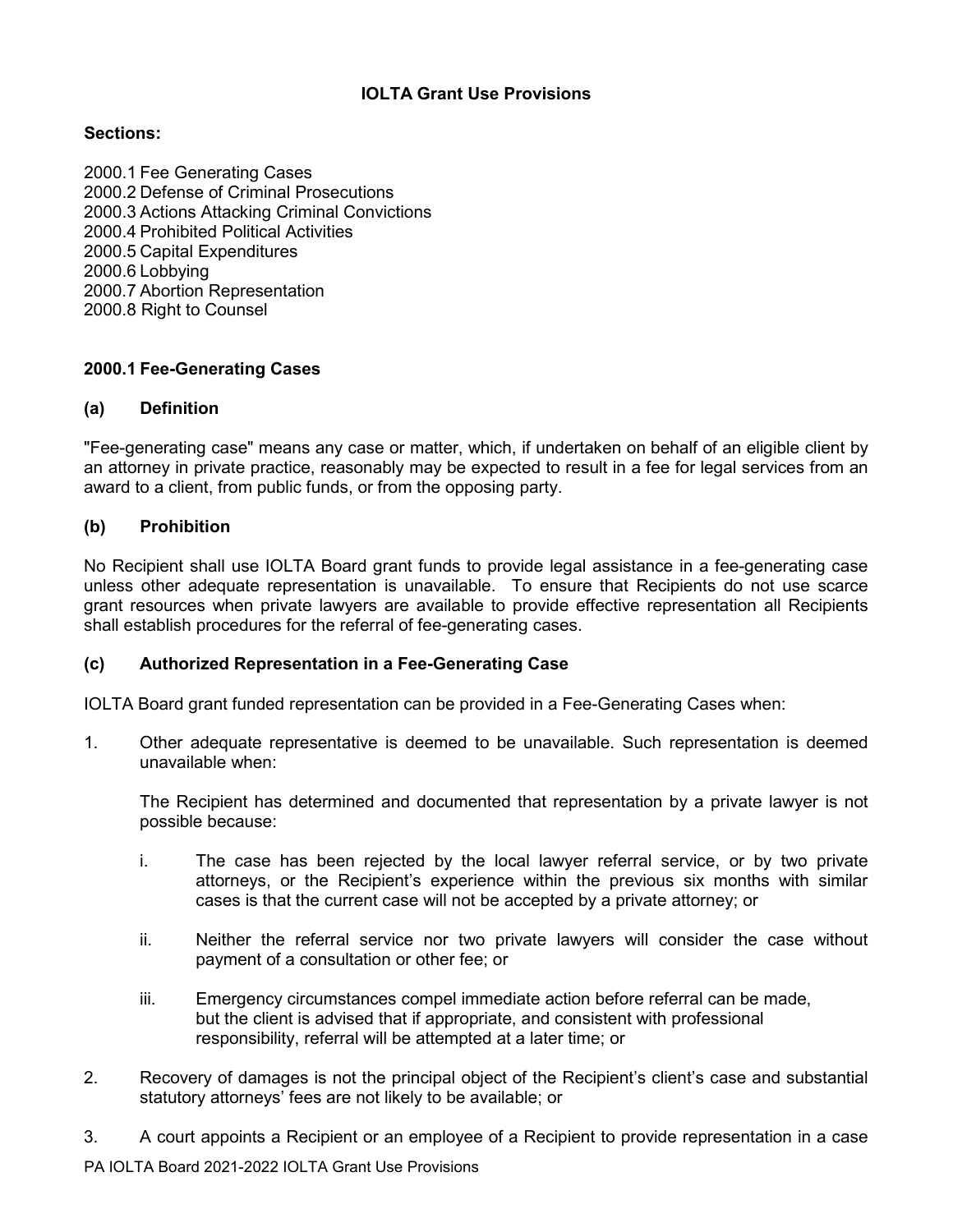pursuant to a statute or a court rule or practice of equal applicability to all attorneys in the jurisdiction; or

4. An eligible client is seeking benefits under Subchapter II of the Social Security Act, 42 U.S.C. 401, et seq., as amended, Federal Old Age, Survivors, and Disability Insurance Benefits; or Subchapter XVI of the Social Security Act, 42 U.S.C. 1381, et seq., as amended, Supplemental Security Income for Aged, Blind, and Disabled.

## **(d) Acceptance of Fees**

A Recipient may seek and accept a fee awarded or approved by a court or administrative body, or included in a settlement, if the requirements of sub-section 2000.1 (c) are met.

## **(e) Acceptance of Reimbursement**

When a case or matter subject to this sub-section results in a recovery of damages, other than statutory benefits, a Recipient may accept reimbursement from the client for out-of-pocket costs and expenses incurred in connection with the case or matter, if:

- 1. The requirements of sub-section 2000.1 (c) are met, and
- 2. The client has agreed in writing to reimburse the Recipient for such costs and expenses.

## **(f) Applicability**

Nothing in this part shall prevent a Recipient from:

- 1. Requiring a client to pay court fees when the client does not qualify to proceed *informa pauperis* under the rules of the jurisdiction; or
- 2. Acting as a co-counsel with a private attorney when the case meets the standards set forth in sub-section 2000.1 (c) and accepting part of any fees that may result from a shared case.

## **2000.2 Defense of Criminal Prosecutions**

#### **(a) Definitions**

"Criminal proceeding" means the adversary judicial process prosecuted by a public officer and initiated by a formal complaint, information, or indictment charging a person with an offense denominated "criminal" by applicable law and punishable by death, imprisonment, a jail sentence, or a fine.

#### **(b) Prohibition**

IOLTA funds shall not be used to provide legal assistance with respect to a criminal proceeding, unless authorized by sub-section 2000.2 (c).

## **(c) Authorized Representation**

Legal assistance may be provided with respect to a criminal proceeding;

1. Pursuant to a court appointment made under a statute or a court rule or practice of equal applicability to all attorneys in the jurisdiction, if authorized by the Recipient after a determination that it is consistent with the Recipient's primary responsibility to provide legal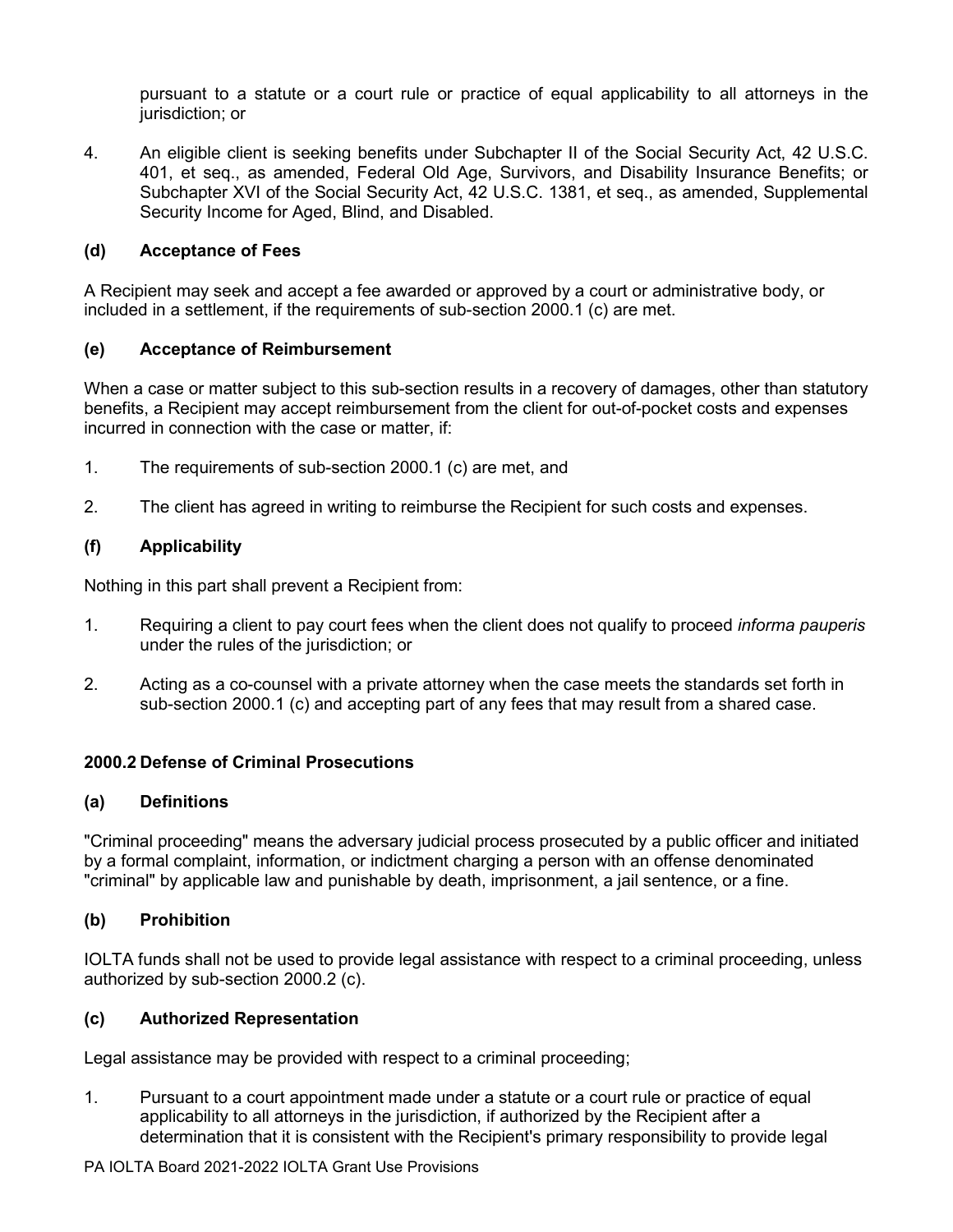assistance to clients in civil matters; or

2. When professional responsibility requires representation in a criminal proceeding arising out of transaction with respect to which the client is being, or has been, represented by a Recipient.

# **2000.3 Actions Attacking Criminal Convictions**

No IOLTA funds shall be used to provide legal assistance in civil actions to persons who have been convicted of a criminal charge where the civil action arises out of alleged acts or failures to act and the action is brought against an official of the court or against a law enforcement official for the purpose of challenging the validity of the criminal conviction.

However, this sub-section does not prohibit legal assistance pursuant to a court appointment made under a statute or a court rule or practice of equal applicability to all attorneys in the jurisdiction, if authorized by the Recipient after a determination that it is consistent with the primary responsibility of the Recipient to provide legal assistance to eligible clients in civil matters.

### **2000.4 Prohibited Political Activities**

No IOLTA funds shall be used to contribute to or be made available to any political party or association, or the campaign of any candidate for public or party office or similar political activities or to support or oppose candidates for public or party office or to support or oppose any ballot questions.

#### **2000.5 Capital Expenditures**

#### **(a) Definition**

"Acquisition Cost" means the net invoice unit price of an item of equipment, including the cost of any modifications, attachments, accessories, or auxiliary apparatus necessary to make it usable for the purpose for which it is acquired. Ancillary charges, such as taxes, duty, protective in-transit insurance, freight, and installation shall be included in the acquisition cost.

"Capital Expenditures" means the acquisition cost of non-expendable tangible real or personal property or their improvements having a useful life of more than one year and an acquisition cost which equals or exceeds the lesser of the capitalization level established by the Recipient for financial statement purposes, or \$5,000. Capital expenditures include such items as land, buildings, equipment, furniture, furnishings and computer software.

## **(b) Prohibition**

No IOLTA funds shall be used to provide for capital expenditures.

## **(c) Authorized Capital Expenditures**

When Class Action Residual Funds, pursuant to Order of the Court No. 563 Civil Procedural Rules Docket, dated May 11, 2012, have been allocated by the Board to the Pennsylvania Legal Aid Network in the amount of \$200,000 or greater in a single grant year, a sub-Recipient may submit a proposal to PLAN, Inc. to expend its allocation of Class Action Residual Funds on capital expenditures. Approval of the proposal must be obtained from PLAN, Inc. and the Board. (Board Policy, May 16, 2013)